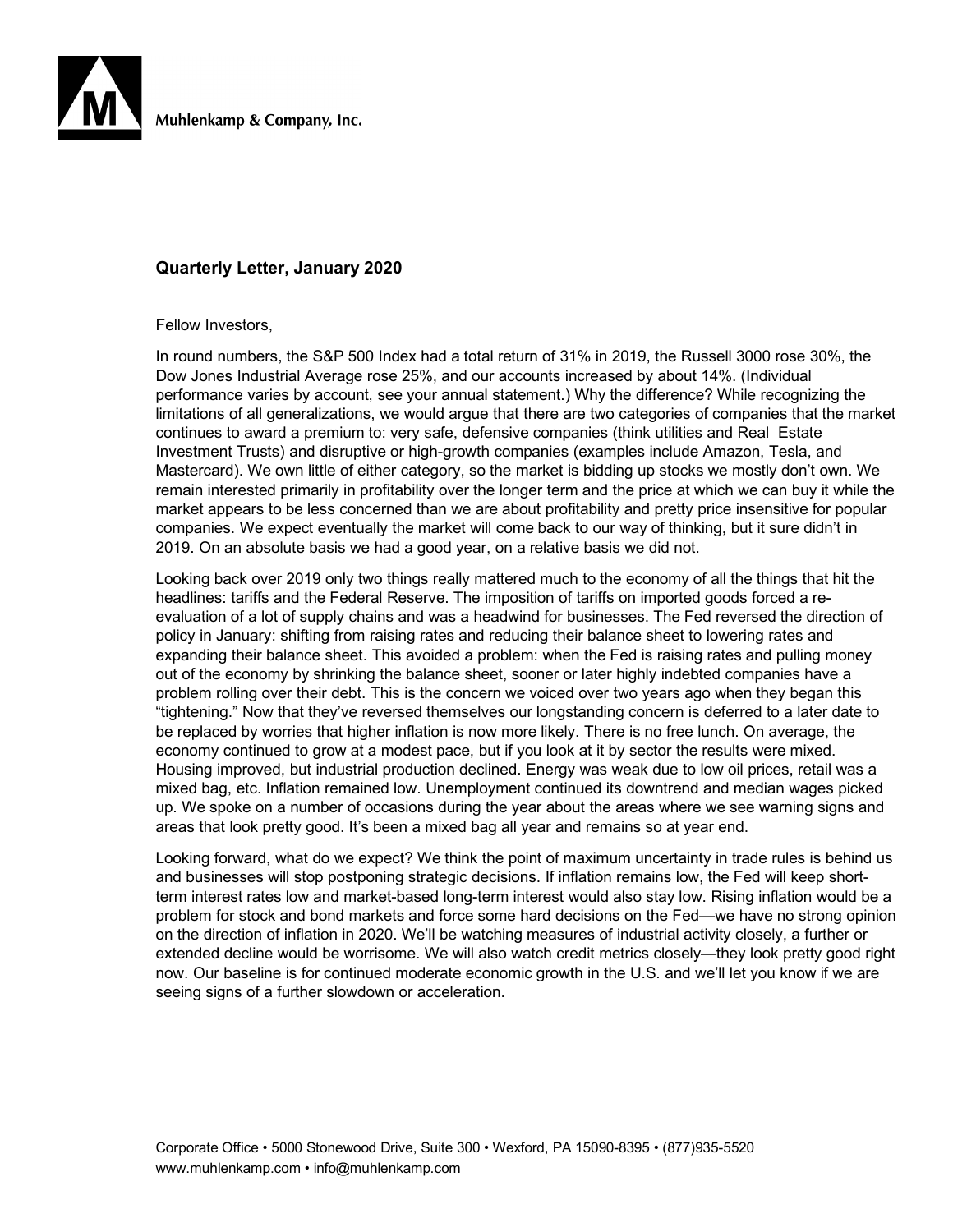

Muhlenkamp & Company, Inc.

The bull market in stocks has run for a decade now and there are portions of the market that look expensive to us. Safety, disruption, and high growth are all attributes of companies that have been bid up. Momentum seems to have legs in this market as well, perhaps because of the increased use of marketcap-weighted Exchange Traded Funds. As our holdings become fairly valued, we'll pay more attention to the price trend, selling when it appears to be rolling over. We continue to hunt for the underappreciated and thus cheap stocks and will buy them when we find them.

Sincerely,

Reward & Mullenham

Muhlenkamp & Company, Inc. The Muhlenkamp & Company, Inc.

off Mullerhay

Ron Muhlenkamp, Founder **Jeff Muhlenkamp, Portfolio Manager** 

*The comments made in this letter are opinions and are not intended to be investment advice or a forecast of future events.*

**Dow Jones Industrial Average** (DJIA) is one of several stock market indices, created by 19th century Wall Street Journal editor Charles Dow to gauge the performance of the industrial sector of the American stock market. The DJIA consists of 30 of the largest and most widely held public companies in the United States. Note the "industrial" portion of the name is largely historical; many of the 30 modern companies have little to do with traditional heavy industry. *You cannot invest directly in an index.*

**Russell 3000 Index** acts as a benchmark of the performance of stock prices for 3,000 of the largest publicly traded companies in the U.S. stock market, as measured by market capitalization. The stocks represented in the index are only updated every June to take a snapshot of the current stock market, therefore the index is passively managed except for its annual reconstitution. *You cannot invest directly in an index.*

**S&P 500 Index** is a widely recognized, unmanaged index of common stock prices. The S&P 500 Index is weighted by market value and its performance is thought to be representative of the stock market as a whole. *You cannot invest directly in an index.*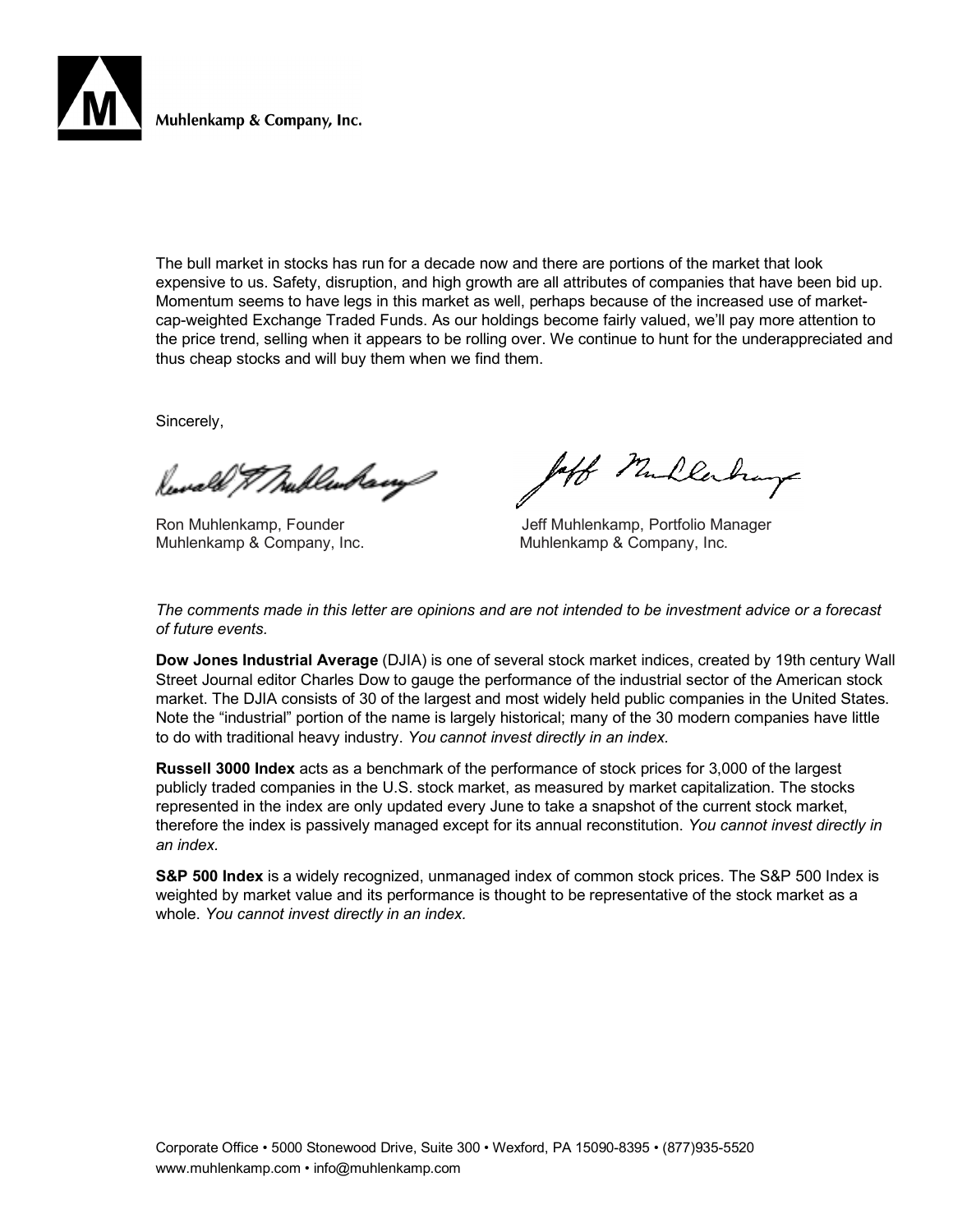# **Muhlenkamp**SMA **All-Cap Value**

### **For the period ended 12/31/2019**

*Muhlenkamp & Company's All-Cap Value SMA (Separately Managed Account) is designed for investors' accounts over \$100,000. We employ full discretion, applying fundamental analysis.*

### **Investment Objective**

We seek to maximize total after-tax return through capital appreciation, and income from dividends and interest, consistent with reasonable risk.

### **Investment Strategy**

We invest in undervalued assets wherever they may be found. Typically, this results in holding a portfolio of companies we believe are materially undervalued by the market. Bonds may be included in the portfolio if they are a good investment.

### **Investment Process**

We start with a bottom-up scan of domestic companies, typically looking at most U.S. companies at least four times per year. We add to that an understanding of the sector dynamics in which companies are operating, an assessment of the business cycle, and a review of macroeconomic conditions.

Our primary screening metric is return on shareholder equity (ROE). We are looking for companies with stable returns that can be purchased cheaply, or for companies with improving returns that have not yet been recognized by the market.

We don't believe that a holding period of "forever" is appropriate in all cases, but are comfortable holding companies as long as they continue to meet expectations.

### **Investment Risk**

We define investment risk as the probability of losing purchasing power over long periods of time, which is quite different from Wall Street's definition of price volatility in very short periods of time. Taxes, inflation, and spending will ALL impact the purchasing power of your assets.



**Muhlenkamp & Company, Inc.** Intelligent Investment Management

## **All-Cap Value Composite Performance (Net of Fees)**

|                               |                 | Annualized $-$     |                 |                 |                  |                  |
|-------------------------------|-----------------|--------------------|-----------------|-----------------|------------------|------------------|
|                               | Year to<br>Date | <b>One</b><br>Year | Past 3<br>Years | Past 5<br>Years | Past 10<br>Years | Past 15<br>Years |
| Refurn                        | 13.79%          | 13.79%             | $4.43\%$        | 0.94            | $5.27\%$         | $2.14\%$         |
| S&P 500 Total Return*         | 31.49%          | 31.49%             | 15.28%          | $11.70\%$       | $13.56\%$        | $9.00\%$         |
| <b>Consumer Price Index**</b> | 2.38%           | $2.05\%$           | $2.14\%$        | $1.72\%$        | $1.75\%$         | $2.00\%$         |

 **\* The S&P 500 is a widely recognized, unmanaged index of common stock prices. The figures for the S&P 500 reflect all dividends reinvested but do not reflect any deductions for fees, expenses, or taxes. One cannot invest directly in an index.**

 \*\* Consumer Price Index (CPI) – As of November 2019 – U.S. CPI Urban Consumers NSA (Non-Seasonally Adjusted), Index. The Consumer Price Index tracks the prices paid by urban consumers for goods and services and is generally accepted as a measure of price inflation. Price inflation affects consumers' purchasing power.

*Consolidated performance with dividends and other earnings reinvested. Performance figures reflect the deduction of broker commission expenses and the deduction of investment advisory fees. Such fees are described in Part II of the adviser's Form ADV. The advisory fees and any other expenses incurred in the management of the investment advisory account will reduce the client's return. It should not be assumed that recommendations made in the future will be profitable or will equal the performance of the above accounts. A list of all security recommendations made within the past twelve months is available upon request.*

| <b>Top Twenty Holdings</b>        |                                            |                     |
|-----------------------------------|--------------------------------------------|---------------------|
| Company                           | Industry                                   | $%$ of Net<br>Asset |
| Apple Computer Inc.               | Technology Hardware, Storage & Peripherals | 6.34%               |
| Microsoft Corporation             | Software                                   | 6.17%               |
| Microchip Technology Inc.         | Semiconductors & Semiconductor Equipment   | 4.03%               |
| Invesco Buyback Achievers         | Exchange Traded Funds                      | 3.75%               |
| CVS Health Corp.                  | Health Care Providers & Services           | 3.34%               |
| <b>SPDR Gold Shares</b>           | Exchange Traded Funds                      | 3.29%               |
| Alerian MLP ETF                   | <b>Exchange Traded Funds</b>               | 3.18%               |
| Dow Inc.                          | Chemicals                                  | 3.18%               |
| Berkshire Hathaway Class B        | Diversified Financial Services             | 3.16%               |
| Bristol-Myers Squibb Company      | Pharmaceuticals                            | 3.13%               |
| Broadcom Inc.                     | Semiconductors & Semiconductor Equipment   | 3.10%               |
| McKesson Corporation              | Health Care Providers & Services           | 2.95%               |
| Jazz Pharmaceuticals Inc.         | Pharmaceuticals                            | 2.92%               |
| Lockheed Martin Corp.             | Aerospace & Defense                        | 2.84%               |
| Annaly Capital Management Inc.    | Mortgage Real Estate Investment Trusts     | 2.80%               |
| Gilead Sciences, Inc.             | Biotechnology                              | 2.78%               |
| Lennar Corp Class A               | Household Durables                         | 2.66%               |
| Meritage Homes Corp.              | Household Durables                         | 2.59%               |
| Alliance Data Systems Corporation | <b>IT Services</b>                         | 2.40%               |
| Cameco Corporation                | Oil, Gas, & Consumable Fuels               | 2.25%               |

*Composite holdings are subject to change and are not recommendations to buy or sell any security.*

*Composite Top Twenty Holdings are presented as supplemental information to the fully compliant presentation on the next page.*

*Return on Equity (ROE) is a company's net income (earnings), divided by the owner's equity in the business (book value).*